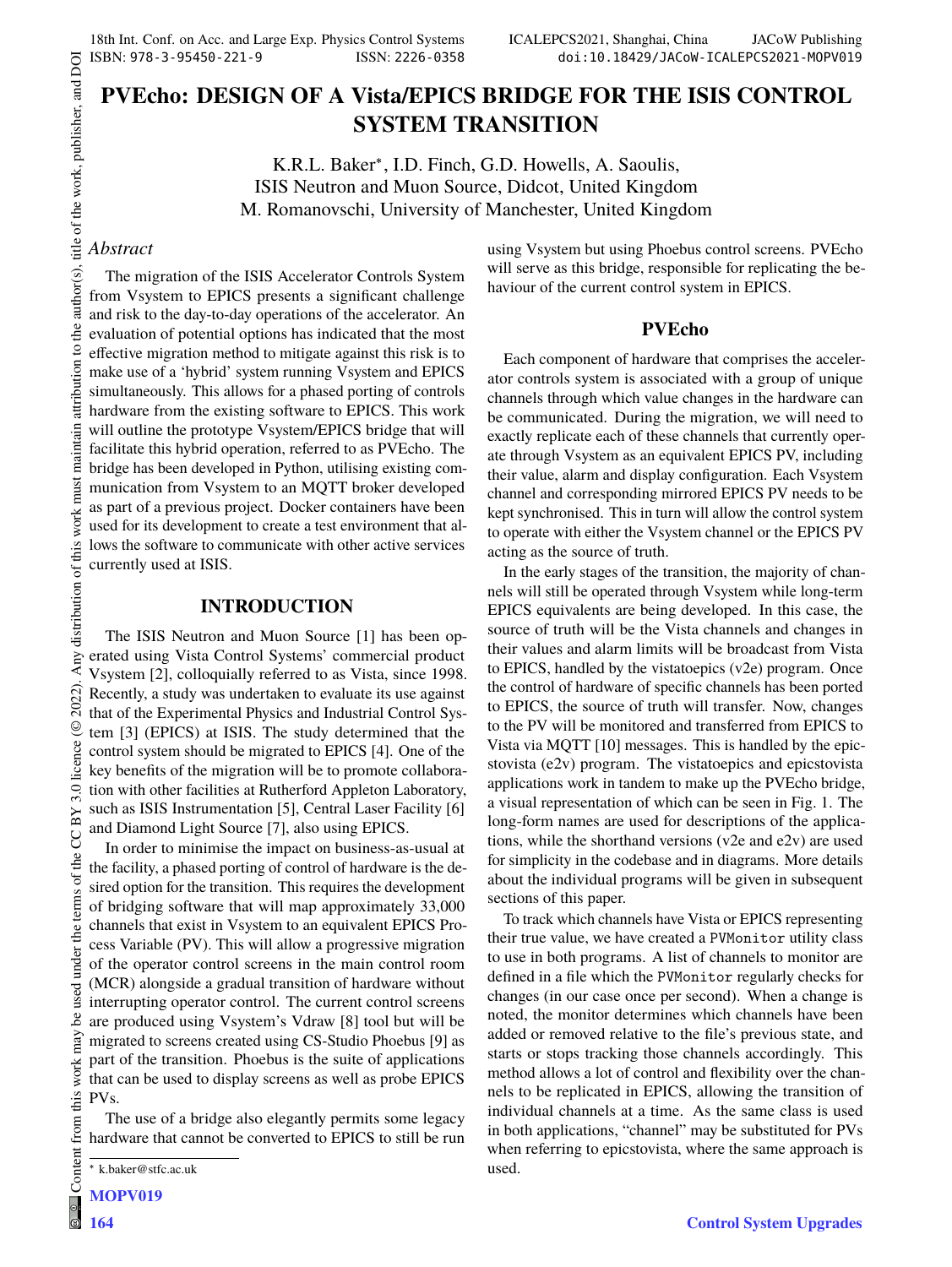18th Int. Conf. on Acc. and Large Exp. Physics Control Systems ICALEPCS2021, Shanghai, China JACoW Publishing ISBN: 978-3-95450-221-9 ISSN: 2226-0358 doi:10.18429/JACoW-ICALEPCS2021-MOPV019



Figure 1: An overview of how PVEcho will integrate into the ISIS Accelerator Control System. VSystem will remain operating on OpenVMS, while newer systems and EPICS will operate on Linux, with the MCR running Phoebus [9] screens through Windows. Arrows in dark blue represent the flow of data from a Vsystem channel through to EPICS (v2e). They also indicate the Updater classes that parse incoming data. Dotted lines indicate an initialization step in the creation of PVs. Arrows in red follow the flow of information from EPICS to Vsystem (e2v). PVEcho interfaces to Vsystem through a Mosquitto MQTT broker [10] and the vista\_mqtt service [11].

Both vistatoepics and epicstovista components of PVEcho will leverage the MQTT messaging service linked to Vista, named vista mqtt, set up as part of a previous project within the ISIS controls group [11]. The vista\_mqtt service interfaces to Vsystem through topics associated with each Vsystem channel. When a value in Vista changes, the application (originally developed in Python but being migrated to C++) generates an MQTT message with the updated value and sends it to a read-only "values" topic associated with the channel. If a message is published to the channel's "set" topic, the application triggers a Vsystem set command to change the value of the channel within the control system. Vistatoepics will make use of the former, read-only case, while epicstovista will utilise the writable topics.

By subscribing to the MQTT value topic associated with a Vsystem channel we can monitor changes to its value through the clients and callbacks available in MQTT's python library [12]. The changes are then echoed to EPICS through vistatoepics. Similarly, we track changes to the EPICS PVs through pvapy's [13] Channel client and we set the value of its corresponding channel in epicstovista by publishing a message to the channel's set topic in MQTT.

The programs will also exploit the CouchDB [14] database set up by the group to store metadata associated with each Vsystem channel. The database stores information such as the channel type (e.g. integer, float, boolean, string) and display formatting, as well as alarm type and limits if applicable. In the case of vistatoepics, this information is used to define the structure of the PV to be created. In both programs it is also used to define how to parse incoming values to a format appropriate for the system where it will be echoed, based on the channel's type.

#### **VISTA TO EPICS (V2E)**

The PVEcho bridge is designed to replicate the entire Vista control system, rather than individual devices that usually constitute a distributed control system. This places a focus on the ability to dynamically add, remove or edit PVs on the server created to host the replica PVs without having to restart the program, which would interrupt operation of the accelerator. Therefore, a PVAServer from the pvapy library was favoured over the traditional IOC for the vistatoepics component of PVEcho. On running the vistatoepics program, the configuration that dictates the services to connect to and the necessary files to be read into memory is loaded and parsed. In this case, files include a record of the CouchDB entries containing the metadata for the Vsystem channels, the mappings of reference channels to their setter channels and the list of PVs to monitor. The benefit of using this approach is that we can tailor our configuration file for production or development and testing purposes.

Once all of the relevant classes have been instantiated, we enter the main loop of the program. It continuously checks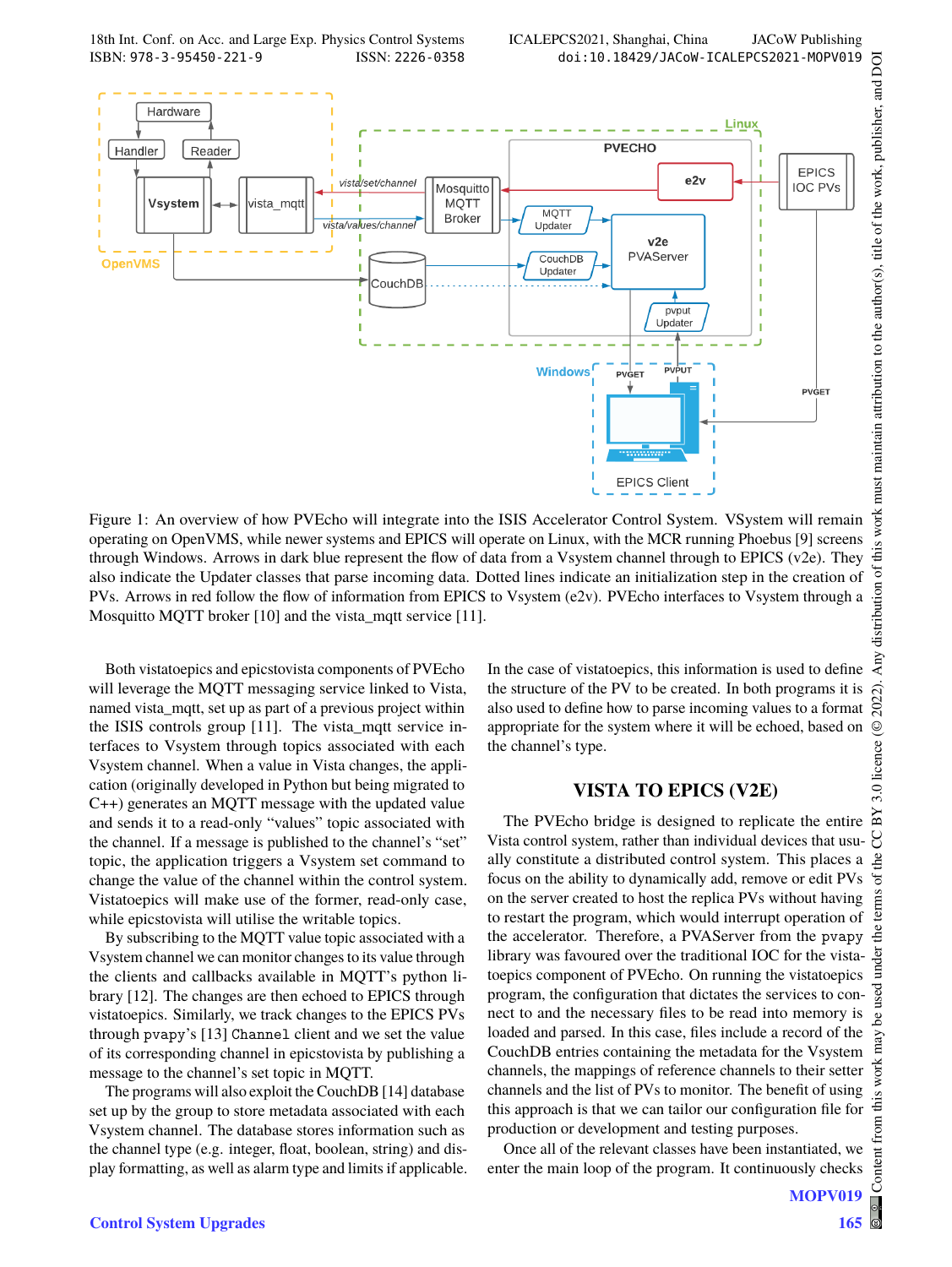18th Int. Conf. on Acc. and Large Exp. Physics Control Systems ICALEPCS2021, Shanghai, China JACoW Publishing<br>1918 - ICALEPCS2021, Shanghai, China JACoW Publishing<br>1918 - ICALEPCS2021, Shanghai, China JACoW Publishing ISBN: 978-3-95450-221-9 ISSN: 2226-0358 doi:10.18429/JACoW-ICALEPCS2021-MOPV019

the monitor file for changes, acts accordingly for the PVs that have been added or removed from the list and then goes on to check for any changes to CouchDB. This continuously runs until the program is interrupted, as illustrated by Fig. 2.

# *Initialisation*

On start-up and initialization of the vistatoepics component of PVEcho, a snapshot of the existing configuration for each of the channels on Vsystem is captured using the ISIS CouchDB database. The channel metadata (such as the display and alarm configuration) associated with each channel in the monitor list is then translated into a format appropriate for EPICS.

# *Monitoring*

Once the PVs have been created on the server, changes to their value and metadata are tracked through three different avenues: MQTT topic messages from Vista, CouchDB updates and EPICS pvput commands. Each source produces updates in a different json format so a fleet of customised 'Updater' classes are used to manipulate the data from the raw input into a structure appropriate for use with the pvapy PvObject.set() method which is used to apply the changes to the PV. The PV is then updated on the server so that changes are visible to EPICS clients such as Phoebus [9] control screens.

## 1. **MQTT**

As described previously, once a PV has been created, we subscribe to the original channel's corresponding MQTT topic, published from Vsystem, which tracks changes to the PV's value.

#### 2. **CouchDB**

CouchDB shadows the Vsystem databases for each channel so it acts as a source of truth for the channel metadata that is not accessible through MQTT. To keep PVs consistent with their channel, we track changes to Vsystem database files through alterations to CouchDB using the CouchDB Python client [15] and modify the PV's metadata to match the updated values from Vista.

#### 3. **pvput**

PV values and metadata may also be changed by the operators through pvput commands using Phoebus control screens. As we are using custom classes that inherit from the original pvapy PvObject class for different channel types, when an update comes through we need to ensure that our object is updated correctly on the server.

## *Alarm Management*

The vistatoepics component of PVEcho is also responsible for mirroring the current alarm management in Vsystem. Implementing the alarms from the outset will allow us to start using EPICS alarm handling and monitoring software throughout the transition, as well as minimise operational changes for the crew. The mapping of range and binary

match alarms is relatively straightforward as EPICS defines these alarm types natively. Vsystem also offers the option of integer match and reference alarms [16], which do not have a corresponding native type in EPICS.

An example of where an integer match alarm might exist is a pump that operates in multiple modes. These could include pump operating states such as 0=off, on=1, 2=fault, 3=standby, 4=turbo, where only state 2 should trigger an alarm.

A reference alarm is a channel where the alarm limits are determined by the value of a different Vsystem channel according to some calculation. The channel that dictates the reference channel's alarm limits is referred to as its "setter" channel. The alarm limits are recalculated for the reference channel whenever the value of the setter channel changes.

In order to replicate Vsystem as closely as possible within EPICS, the logic behind the Vista alarms has been implemented manually within the Updater classes. This was primarily possible because of the freedom of control over alarms that the pvapy library allows as well as the availability of the alarm definitions (for example type, limits, setter channel) for each channel in CouchDB.

- **Range** With each new update to the value or the metadata, the current value is compared to the most recent alarm limits to determine its alarm state, either MAJOR, MINOR or NO ALARM.
- **Binary Match** The alarm state is set to raise a major alarm if the current value matches that of the defined alarm match value.
- **Integer Match** The alarm state for integer match alarms is determined by comparing the value of the PV with its highAlarmLimit. On initialisation, this and all the other limits are set to be equal to the alarm match value from Vsystem. To circumvent the issue where a user could change the value of the match alarm through one of the other limits (e.g. lowAlarmLimit), a custom function has been devised and implemented in the PvPutUpdater (seen in Fig. 1), whereby if the value of any of the alarm limits is changed on a match alarm PV, all of the alarm limits are modified to equal the updated value. We use the same approach to update the severity of the match alarm.
- **Reference** A mapping of reference alarm PVs and their setter channels are stored in memory. Whenever a PV updates, a check is performed to see whether the channel is a setter. If so, all of its reference channels are also updated to reflect the new limits and their alarm state is recalculated with the new limits.

## **EPICS TO VISTA (E2V)**

As previously mentioned, currently the ISIS control screens are created and run using Vista's VDraw tool [8]. The intention during the transition is to operate a hybrid User Interface (UI), transferring some screens to Phoebus/EPICS while others remain in VDraw/VSystem as control of hardware is ported. If a user changes the value of the PV in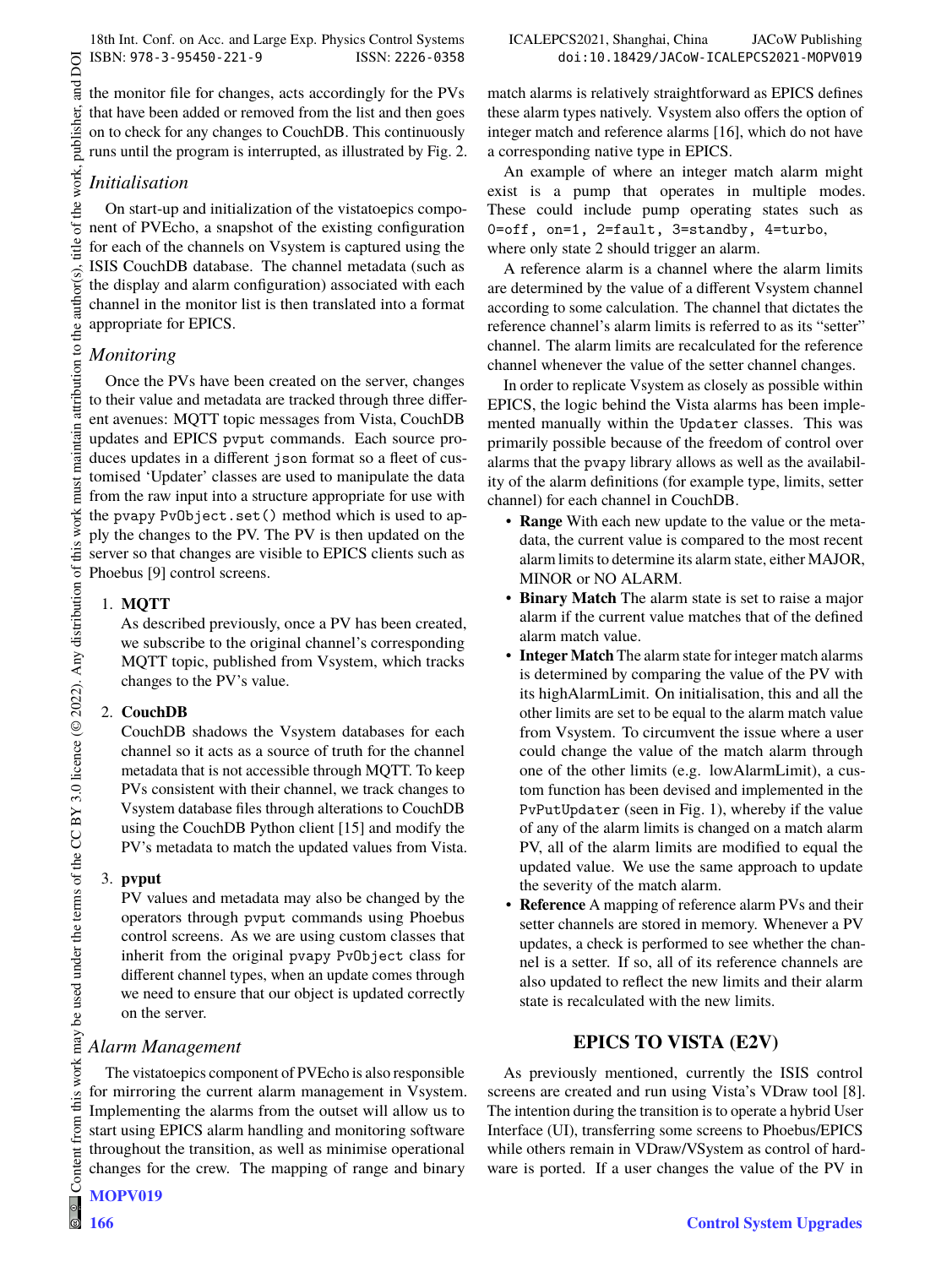

Figure 2: Flowcharts demonstrating the logic behind vistatoepics and epicstovista.

the ISIS MCR through a Phoebus screen where the hardware is still controlled by Vsystem, the change needs to be propagated from the EPICS Client to Vsystem to update the hardware. The same is true in reverse; if hardware is read via an EPICS IOC but the control screen is still operated by a VDraw screen, the PV values will need to be propagated to Vsystem. A pvapy Channel connection and callback is used to do this. As the update comes through via the EPICS callback, the values are converted to a JSON format that the Vsystem code on OpenVMS is expecting. The message is then published to the correct setter topic on the MQTT broker, which activates a set command in Vsystem [11]. The main loop of the program follows a similar structure to vistatoepics and can be seen in Fig. 2.

Alarmed channels are monitored in a similar way, but changes to the channel metadata are also tracked to provide updates if the alarm limits are changed through EPICS.

## **DEVELOPMENT ENVIRONMENT**

## *Environment*

The ISIS accelerator control system is also transitioning from OpenVMS to Linux as a base operating system. Therefore, in order to future-proof the design of the bridging software, PVEcho has been developed using Docker [17]

environments with a Linux operating system as the base of the containers, to isolate and replicate PVEcho's operating environment. Two separate containers will be used to run vistatoepics and epicstovista simultaneously, while isolating the processes to give greater control over their execution.

#### *Services*

Alongside Linux and EPICS, PVEcho requires a connection to a number of other active services that ISIS utilises to monitor and maintain its control system. These include the ISIS MQTT broker [11] and the instance of CouchDB where channel metadata is stored. The use of Docker while developing PVEcho allowed connection to personally managed containers to prevent premature interaction with the live control system, minimising the risk of unintentional changes to existing channels.

## *Testing*

Throughout the development of the software, we have tried to implement software good practice wherever possible. This includes the application of unit and integration testing utilising GitLab's CI/CD facility and the unittest [18] framework in Python. Performance has also been monitored using an in-house virtual logging system [19] to track the CPU and memory use of each container while the software is running.

## **FUTURE WORK**

While functional, work on the current implementation of PVEcho is still ongoing. The accelerators at ISIS will primarily use the newer pvaccess protocol rather than channel access [11]. The current version of PVEcho only implements PVs using the pvaccess protocol, as highlighted by the use of a PVAServer to host the PVs. Future work on the software will incorporate channel access, ensuring that any changes to Vsystem channel values are broadcast to channel access PVs as well as their pvaccess equivalents.

Future developments will also include the addition of delayed alarms that are currently in use with VSystem. Additionally, the PVMonitor class should be modified to allow the bulk addition and removal of PVs from the monitor list as devices containing groups of PVs are migrated, to reduce the risk of user error in the transfer of channel names. Stress testing of the live system should also be completed to ensure that the software can cope with the day-to-day frequency of messages and surges in demand.

# **CONCLUSION**

A prototype of the bridge connecting Vsystem to EPICS has been created to mimic more than 33,000 channels live on the ISIS accelerator control system. PVEcho will allow a hybrid system running both Vsystem and EPICS to be utilised as control of hardware is progressively migrated to EPICS, without incurring the risk of interrupting accelerator operations. The prototype is due to be tested in deployment before the end of the 2021 ISIS long shutdown [20].